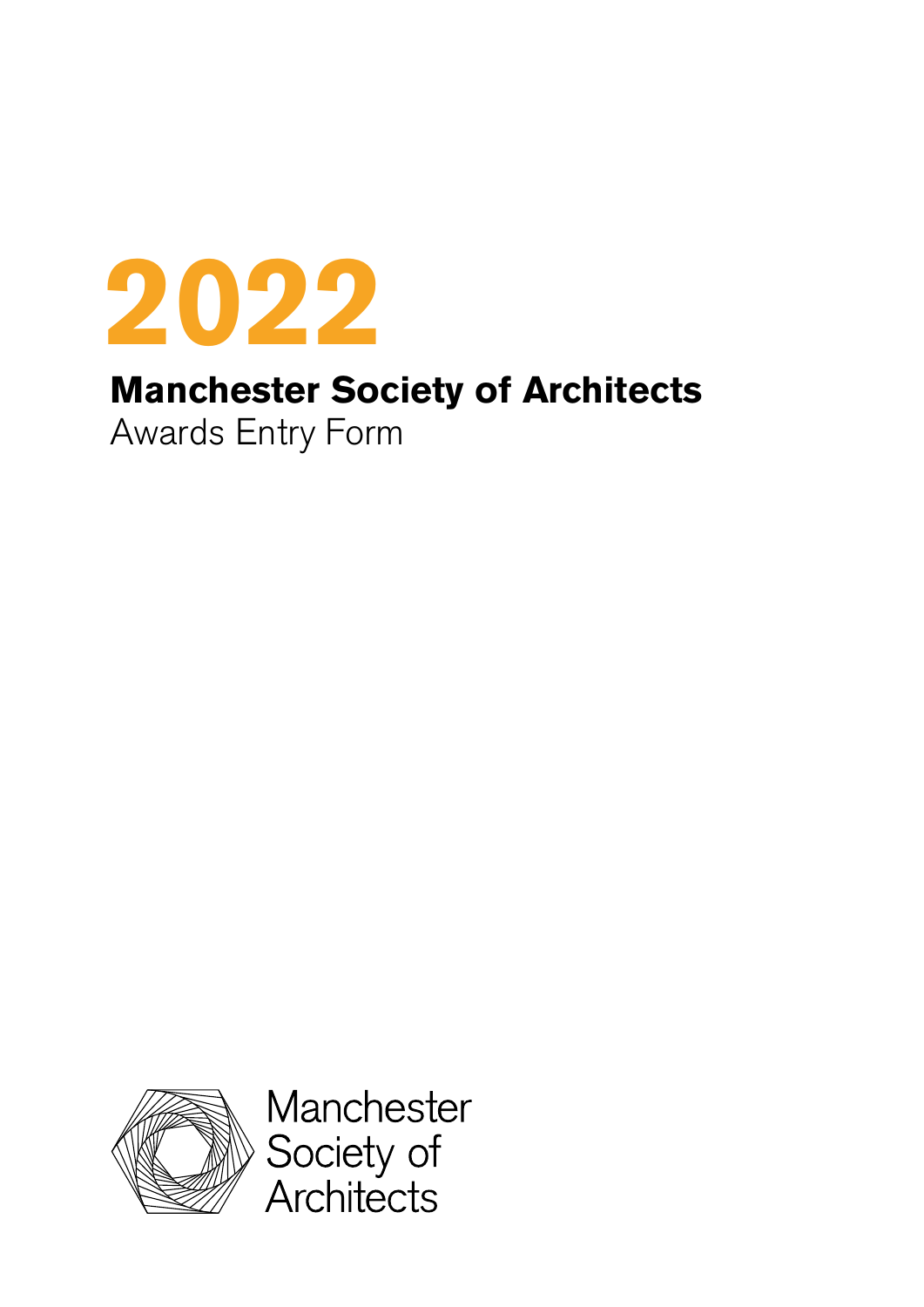# **MSA Design Awards**

The awards, held annually since 1995, are presented for buildings that have made a particularly positive contribution to the local environment. The awards this year will be judged by TBC.

The awards evening will take place at Museum of Science and Industry at **6.30pm** on **Tuesday 21st June 2022**.

# How to enter **Eligibility**

Submissions for the exhibition and the awards must be designed by a qualified architect or by an architectural practice at least one of whose principals is a qualified architect resident in and/or working within the Greater Manchester area.

Submissions for the built project categories (2,4,6,8) must have been completed between May 2021 and May 2022.

# **Submission requirements**

**Final submission date: 12.00pm on Wednesday 1st June 2022.** 

#### **Student submission date: 12.00pm on Wednesday 1st June 2022.**

The entry must include the completed application form, a digital PDF (A1 landscape at 300 dpi) of your exhibition board, a high resolution JPEG of a representative image of the project and proof of entry fee payment. **NOTE – Your entry will be printed / mounted by the MSA. The cost of this is included in the entry fee.**

Entries are to be sent via WeTransfer to: awards@the-msa.co.uk.

# **Entry fee**

£95 plus VAT (£114) per entry. Payment to be made via Bacs. **NOTE – Categories 9 and 10 do not require an aditional fee.** 

# **Bank Details**

Account Name: Manchester Society of Architects Account Number: 65538177 Sort Code: 08-92-99

# **Awards**

### Announcement and presentation of awards

The awards will be presented at an evening reception on **Tuesday**

21st June 2022 6.30pm at the Museum of Science and Industry. The Design Awards will be publicised in local and national professional trade journals, the press and other media. Please note that the MSA cannot guarantee the extent of any media coverage.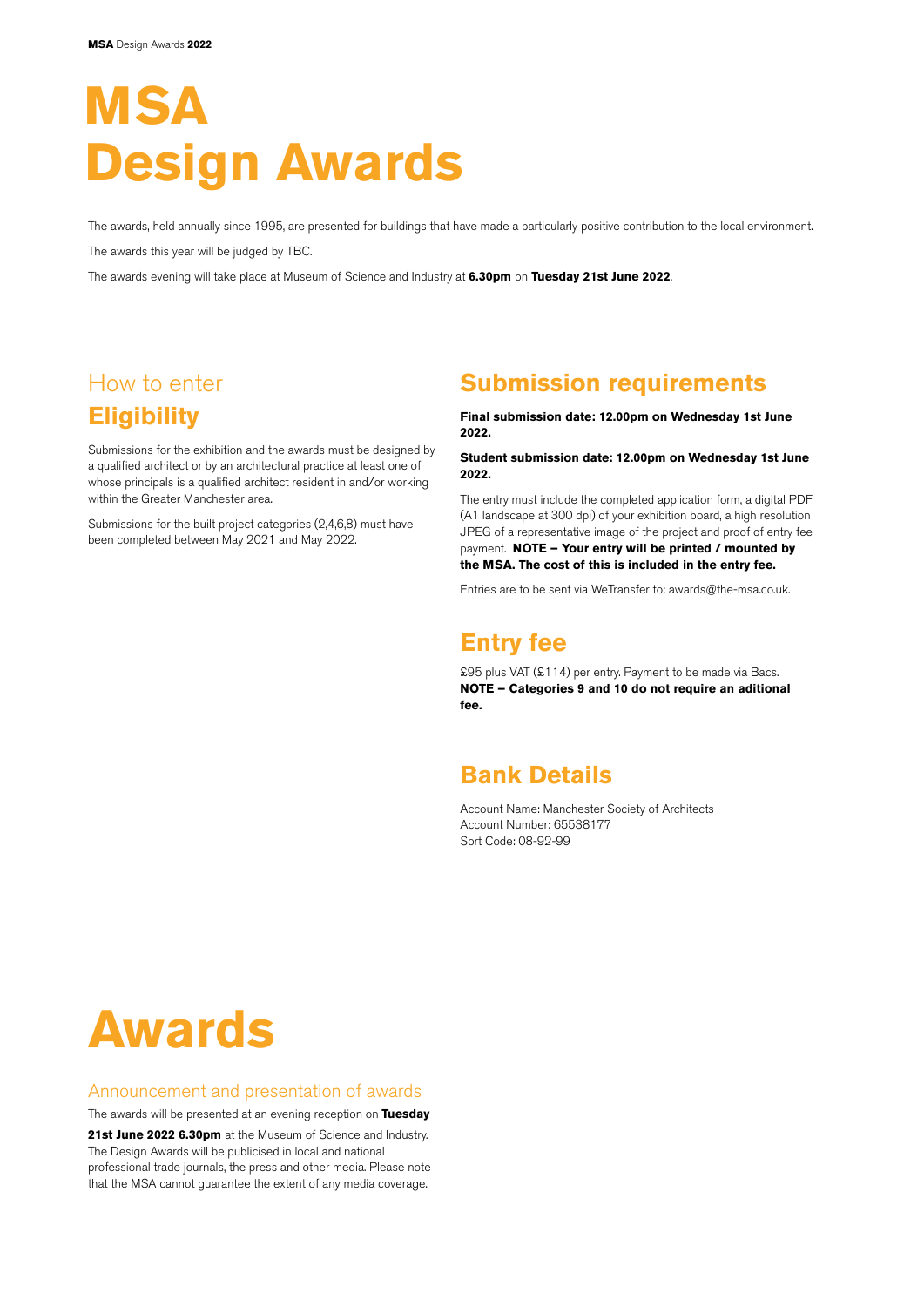# **Project categories**

## 01 Commercial (un-built)

02 Commercial (built)

(Offices, retail, industrial, hostels and hotels)

## 03 Multiple Residential (un-built)

## 04 Multiple Residential (built)

(Public or private sector housing, apartments, student accommodation)

## 05 One off House (un-built)

06 One off House (built)

(Houses and extensions)

## 07 Community (un-built)

## 08 Community (built)

(Schools, colleges, hospitals, transport projects, places of worship, sports, art galleries, museums, cinemas, theatres)

#### 09 Small Project of the Year

(For completed buildings, in any category, with a contract value of less than £500,000. Please also tick this category to be considered, as the project must also have been entered into categories 2 or 4 or 6 or 8).

### 10 Future Architect of the Year Award (student prize)

(Can be entered by BArch of MArch students who have studied in the last year. Prize for the winner is £1,000).

### **Further awards presented on the night.**

- 1 x President's Choice Awards
- 1 x Sustainability Award
- 1 x Lifetime Achievement Award

# **Entry form**

| Name of project                                                                                                                                                                                                                               |                                                                                                                                                                                                                                               |
|-----------------------------------------------------------------------------------------------------------------------------------------------------------------------------------------------------------------------------------------------|-----------------------------------------------------------------------------------------------------------------------------------------------------------------------------------------------------------------------------------------------|
|                                                                                                                                                                                                                                               | Address of project <b>with a construction of a construction of the construction</b> of project <b>with a construction of a construction</b> of a construction of project <b>with a construction of the construction</b> of the construction o |
| <b>Project category</b> (Please tick box)                                                                                                                                                                                                     | 5<br>$\mathbf{2}$<br>3                                                                                                                                                                                                                        |
|                                                                                                                                                                                                                                               |                                                                                                                                                                                                                                               |
|                                                                                                                                                                                                                                               |                                                                                                                                                                                                                                               |
| Declaration:<br>I have enclosed a digital A1 landscape PDF submission (300dpi resolution).<br>I have received the consent of the client to submit this entry.<br>I agree to abide by the conditions of entry and other conditions as set out. | I have paid the entry fee of £95 plus VAT (£114) via Bacs to Manchester Society of Architects and enclosed proof of payment.                                                                                                                  |
|                                                                                                                                                                                                                                               | Contact name (block capitals) & ARB No. 2006 2014 2014 2015 2016 2017 2018 2019 2016 2017 2018 2019 2019 2019                                                                                                                                 |
|                                                                                                                                                                                                                                               |                                                                                                                                                                                                                                               |
|                                                                                                                                                                                                                                               |                                                                                                                                                                                                                                               |
|                                                                                                                                                                                                                                               |                                                                                                                                                                                                                                               |
|                                                                                                                                                                                                                                               | $\sim$ 111 it is the state of the Holden and the state of the state of the state of the state of the state of the state of the state of the state of the state of the state of the state of the state of the state of the state               |

Please send the entry form, together with proof of payment via WeTransfer to: awards@the-msa.co.uk by 12.00pm on Wednesday 1st June 2022. Student submissions by 12.00pm on Wednesday 1st June 2022. Please read the Conditions of Entry (overleaf) before completing.